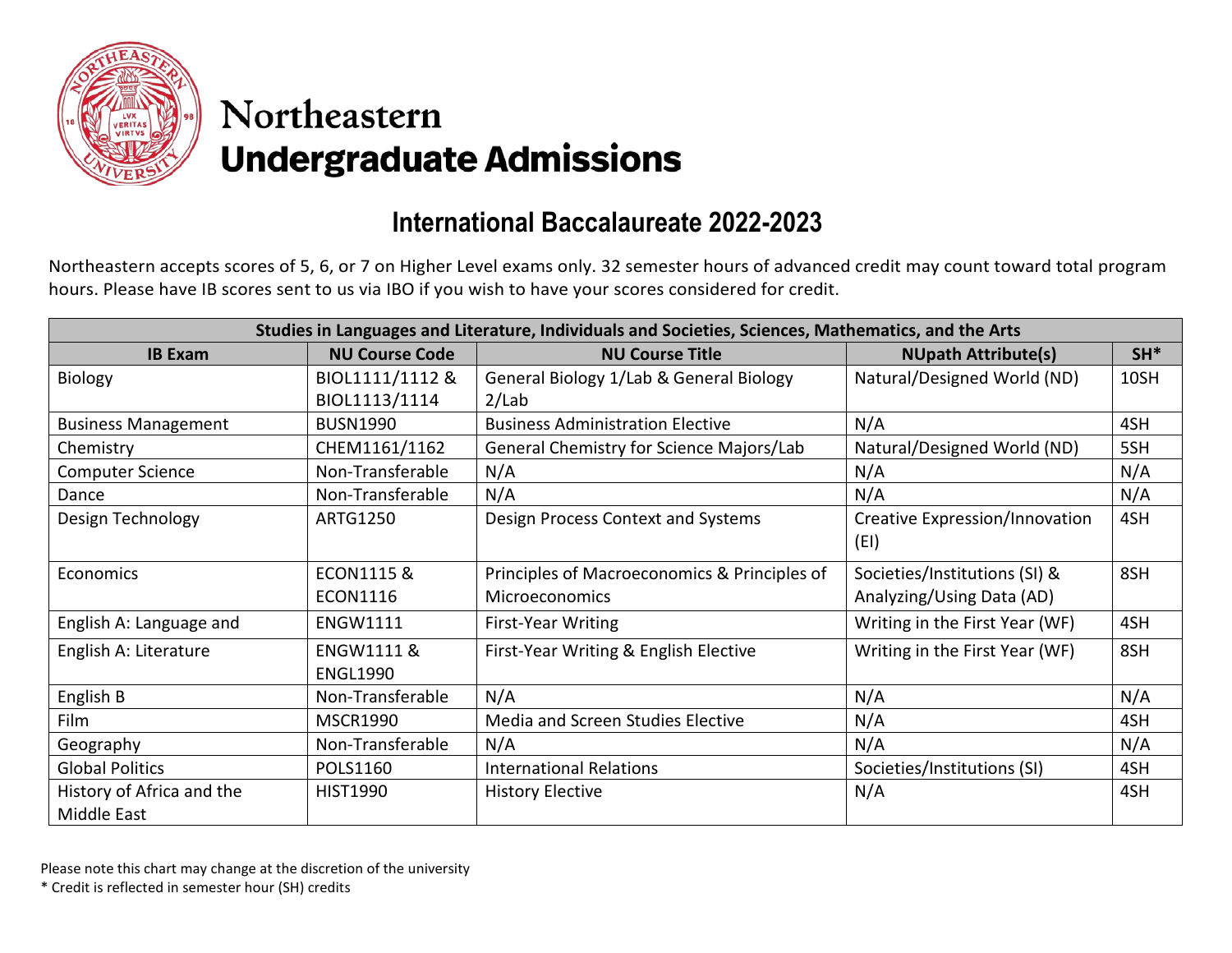| History of Asia and Oceania                          | <b>HIST1150</b>                  | <b>East Asian Studies</b>                                                          | Interpreting Culture (IC) &<br>Difference/Diversity (DD)           | 4SH  |
|------------------------------------------------------|----------------------------------|------------------------------------------------------------------------------------|--------------------------------------------------------------------|------|
| History of Europe                                    | <b>HIST1170</b>                  | Europe: Empires, Revolutions, Wars, and Their<br>Aftermath                         | Societies/Institutions (SI) &<br>Difference/Diversity (DD)         | 4SH  |
| <b>History of the Americas</b>                       | <b>HIST1130</b>                  | Introduction to the History of the United<br><b>States</b>                         | Interpreting Culture (IC) &<br>Difference/Diversity (DD)           | 4SH  |
| Information Technology in a<br><b>Global Society</b> | Non-Transferable                 | N/A                                                                                | N/A                                                                | N/A  |
| Mathematics: Analysis and<br>Approaches              | MATH1341 &<br><b>MATH1342</b>    | Calculus 1 for Science and Engineering &<br>Calculus 2 for Science and Engineering | Formal/Quant Reasoning (FD)                                        | 8SH  |
| Mathematics: Applications and<br>Interpretation      | MATH1341 &<br><b>MATH1342</b>    | Calculus 1 for Science and Engineering &<br>Calculus 2 for Science and Engineering | Formal/Quant Reasoning (FD)                                        | 8SH  |
| Music                                                | <b>MUSC1990</b>                  | Music Elective & Music Elective                                                    | N/A                                                                | 4SH  |
| Philosophy                                           | <b>PHIL1101</b>                  | Introduction to Philosophy                                                         | Societies/Institutions (SI) &<br><b>Ethical Reasoning (ER)</b>     | 4SH  |
| Physics                                              | PHYS1161/1162 &<br>PHYS1165/1166 | Physics 1/Lab & Physics 2/Lab                                                      | Natural/Designed World (ND) &<br>Analyzing/Using Data (AD)         | 10SH |
| Psychology                                           | PSYC1101                         | <b>Foundations of Psychology</b>                                                   | Natural/Designed World (ND) &<br>Societies/Institutions (SI)       | 4SH  |
| Social and Cultural Anthropology                     | ANTH1101                         | <b>Peoples and Cultures</b>                                                        | Interpreting Culture (IC)                                          | 4SH  |
| Sports, Exercise and Health<br>Science               | Non-Transferable                 | N/A                                                                                | N/A                                                                | N/A  |
| Theatre                                              | <b>THTR1101</b>                  | <b>Introduction to Theatre</b>                                                     | Creative Expression/Innovation<br>(EI) & Interpreting Culture (IC) | 4SH  |
| <b>Visual Arts</b>                                   | ARTF1990                         | Art - Fundamentals Elective                                                        | N/A                                                                | 4SH  |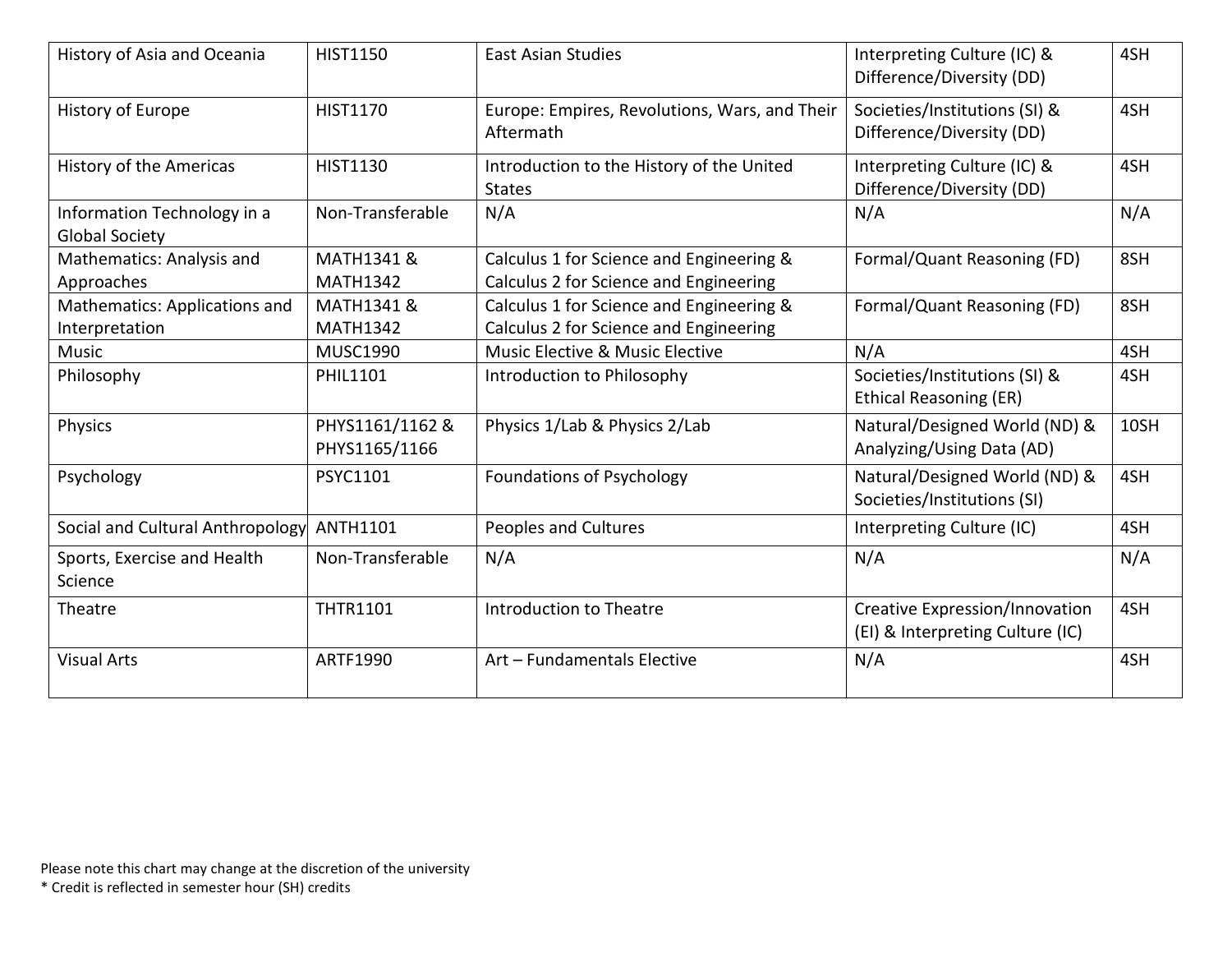For any Language A: Literature, Language A: Language & Literature, or Language B exam not listed below in which you receive a score of 5, 6, or 7 on a Higher Level exam, you will likely receive general foreign language elective credit (FLNG1990). NOTE: NUpath attributes are not applicable to the courses below.

| Studies in Languages and Literature and Language Acquisition |                                                                     |                               |                                                |       |  |
|--------------------------------------------------------------|---------------------------------------------------------------------|-------------------------------|------------------------------------------------|-------|--|
| Language                                                     | <b>IB Exam</b>                                                      | <b>NU Course Code</b>         | <b>NU Course Title</b>                         | $SH*$ |  |
| Amharic                                                      | Amharic A: Literature                                               | <b>FLNG1990</b>               | Language Elective                              | 4SH   |  |
| Arabic                                                       | Arabic A: Literature<br>$-OR-$<br>Arabic A: Language & Literature   | ARAB1990                      | <b>Arabic Elective</b>                         | 4SH   |  |
|                                                              | Arabic B                                                            | ARAB1101 &<br>ARAB1102        | Elementary Arabic 1 & Elementary<br>Arabic 2   | 8SH   |  |
| Azerbaijani                                                  | Azerbaijani A: Literature                                           | <b>FLNG1990</b>               | Language Elective                              | 4SH   |  |
| Bengali                                                      | Bengali A: Literature                                               | <b>FLNG1990</b>               | Language Elective                              | 4SH   |  |
| <b>Burmese</b>                                               | <b>Burmese A: Literature</b>                                        | <b>FLNG1990</b>               | Language Elective                              | 4SH   |  |
| Chinese                                                      | Chinese A: Literature<br>$-OR-$<br>Chinese A: Language & Literature | <b>CHNS1990</b>               | <b>Chinese Elective</b>                        | 4SH   |  |
|                                                              | Chinese B                                                           | CHNS1101 &<br><b>CHNS1102</b> | Elementary Chinese 1 & Elementary<br>Chinese 2 | 8SH   |  |
| Czech                                                        | Czech A: Literature                                                 | <b>FLNG1990</b>               | Language Elective                              | 4SH   |  |
| Danish                                                       | Danish A: Literature                                                | <b>FLNG1990</b>               | Language Elective                              | 4SH   |  |
| Dutch                                                        | Dutch A: Literature<br>$-OR-$<br>Dutch A: Language & Literature     | <b>FLNG1990</b>               | Language Elective                              | 4SH   |  |
| Filipino                                                     | Filipino A: Literature                                              | <b>FLNG1990</b>               | Language Elective                              | 4SH   |  |
| Finnish                                                      | Finnish A: Literature                                               | <b>FLNG1990</b>               | Language Elective                              | 4SH   |  |

Please note this chart may change at the discretion of the university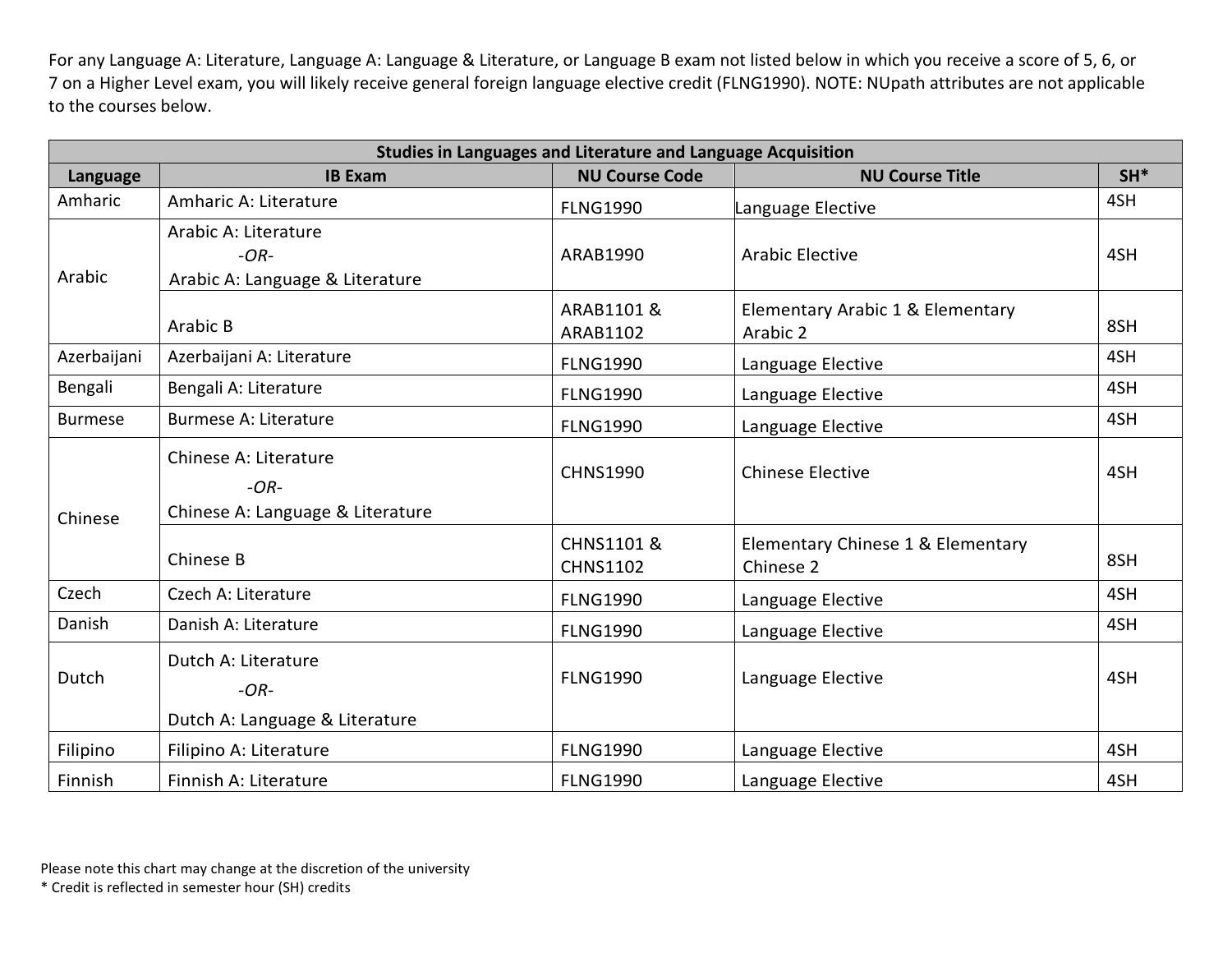| French     | French A: Literature<br>$-OR-$<br>French A: Language & Literature         | <b>FRNH1990</b>                          | <b>French Elective</b>                           | 4SH |
|------------|---------------------------------------------------------------------------|------------------------------------------|--------------------------------------------------|-----|
|            | French B                                                                  | <b>FRNH1101 &amp;</b><br><b>FRNH1102</b> | Elementary French 1 & Elementary French 2        | 8SH |
| German     | German A: Literature<br>$-OR-$<br>German A: Language & Literature         | <b>GRMN1990</b>                          | <b>German Elective</b>                           | 4SH |
|            | German B                                                                  | GRMN1101 &<br><b>GRMN1102</b>            | Elementary German 1 & Elementary<br>German 2     | 8SH |
| Hindi      | Hindi A: Literature                                                       | <b>FLNG1990</b>                          | Language Elective                                | 4SH |
| Hungarian  | Hungarian A: Literature                                                   | <b>FLNG1990</b>                          | Language Elective                                | 4SH |
| Indonesian | Indonesian A: Literature<br>$-OR-$<br>Indonesian A: Language & Literature | <b>FLNG1990</b>                          | Language Elective                                | 4SH |
|            | Indonesian B                                                              | <b>FLNG1990</b>                          | Language Elective                                | 4SH |
| Italian    | Italian A: Literature<br>$-OR-$<br>Italian A: Language & Literature       | <b>ITLN1990</b>                          | <b>Italian Elective</b>                          | 4SH |
|            | Italian B                                                                 | <b>ITLN1101 &amp; ITLN</b><br>1102       | Elementary Italian 1 & Elementary<br>Italian 2   | 8SH |
| Japanese   | Japanese A: Literature<br>$-OR-$<br>Japanese A: Language & Literature     | <b>JPNS1990</b>                          | Japanese Elective                                | 4SH |
|            | Japanese B                                                                | JPNS1101 &<br><b>JPNS1102</b>            | Elementary Japanese 1 & Elementary<br>Japanese 2 | 8SH |
| Korean     | Korean A: Literature<br>$-OR-$<br>Korean A: Language & Literature         | <b>FLNG1990</b>                          | Language Elective                                | 4SH |
|            | Korean B                                                                  | <b>FLNG1990</b>                          | Language Elective                                | 4SH |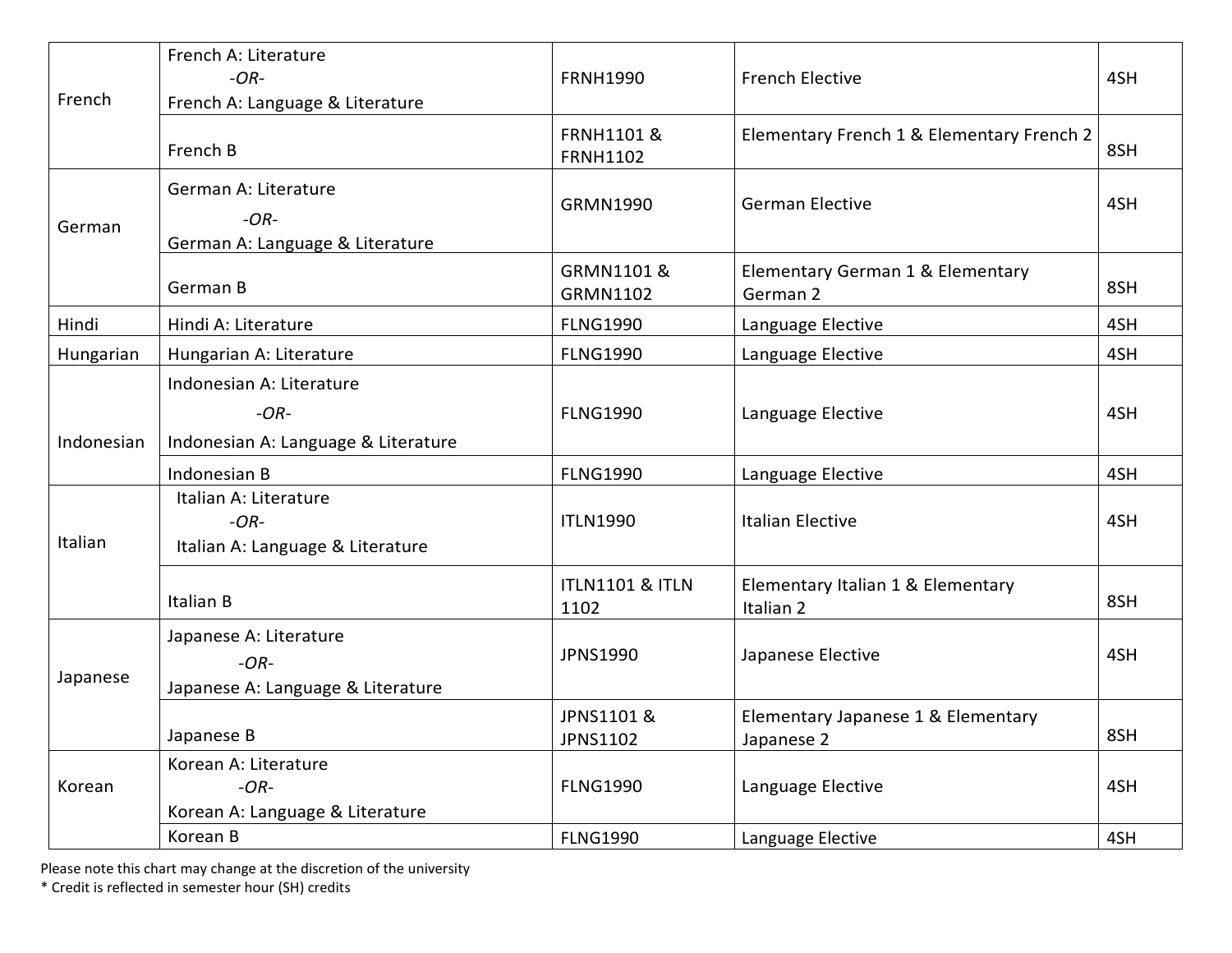| Latin           | Latin                                                                          | <b>FLNG1990</b>                  | Language Elective                              | 4SH |
|-----------------|--------------------------------------------------------------------------------|----------------------------------|------------------------------------------------|-----|
| Latvian         | Latvian A: Literature                                                          | <b>FLNG1990</b>                  | Language Elective                              | 4SH |
| Malay           | Malay B                                                                        | <b>FLNG1990</b>                  | Language Elective                              | 4SH |
| Mandarin        | Mandarin B                                                                     | <b>CHNS1990</b>                  | <b>Chinese Elective</b>                        | 4SH |
| Modern<br>Greek | Modern Greek A: Literature<br>$- OR-$<br>Modern Greek A: Language & Literature | <b>FLNG1990</b>                  | Language Elective                              | 4SH |
| Norwegian       | Norwegian A: Literature<br>$-OR-$<br>Norwegian A: Language & Literature        | <b>FLNG1990</b>                  | Language Elective                              | 4SH |
| Persian         | Persian A: Literature                                                          | <b>FLNG1990</b>                  | Language Elective                              | 4SH |
| Portuguese      | Portuguese A: Literature<br>$-OR-$<br>Portuguese A: Language & Literature      | <b>PORT1990</b>                  | Portuguese Elective                            | 4SH |
|                 | Portuguese B                                                                   | PORT1102                         | <b>Elementary Portuguese 2</b>                 | 4SH |
| Romanian        | Romanian A: Literature                                                         | <b>FLNG1990</b>                  | Language Elective                              | 4SH |
| Russian         | Russian A: Literature<br>$-OR-$<br>Russian A: Language & Literature            | RSSN1990                         | <b>Russian Elective</b>                        | 4SH |
|                 | <b>Russian B</b>                                                               | <b>RSSN1101&amp;</b><br>RSSN1102 | Elementary Russian 1 & Elementary<br>Russian 2 | 8SH |
| Spanish         | Spanish A: Literature<br>$-OR-$<br>Spanish A: Language & Literature            | SPNS1990                         | <b>Spanish Elective</b>                        | 4SH |
|                 | Spanish B                                                                      | SPNS1101 &<br>SPNS1102           | Elementary Spanish 1 & Elementary<br>Spanish 2 | 8SH |
| Swedish         | Swedish A: Literature<br>$-OR-$<br>Swedish A: Language & Literature            | <b>FLNG1990</b>                  | Language Elective                              | 4SH |